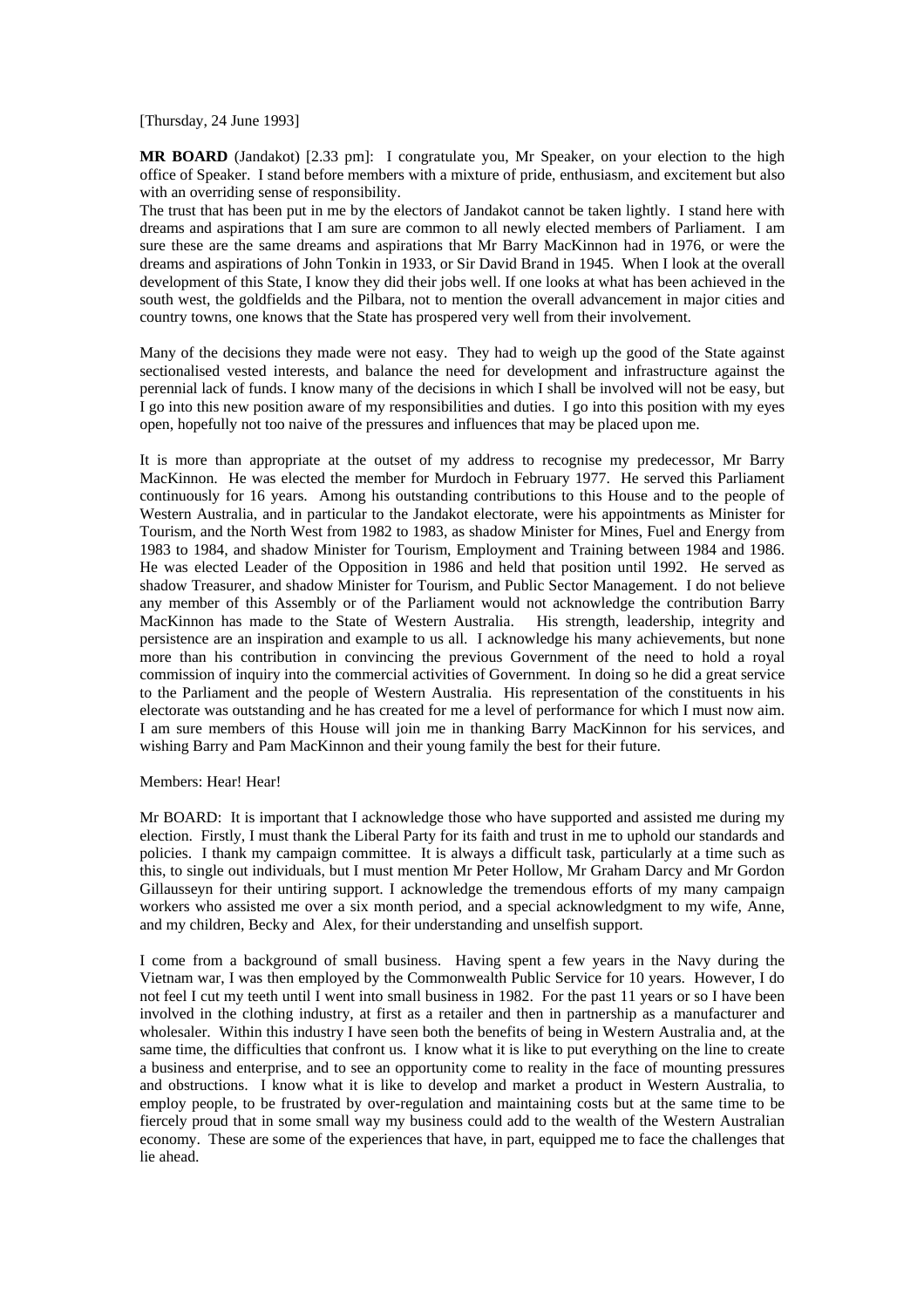Mr Speaker, one cannot help but be struck by the history and traditions of this place. However, I was soon brought back to reality when I read on a number of desks around the House what to do in regard to a bomb threat. This was reinforced the other day when a heavy laminate was being applied to our office windows to protect the glass from projectiles and possible explosions. I am not sure whether the idea was to keep the explosion in or out. However, having reflected on that, I was overcome by an incredible feeling of deja vu.

My first job after leaving the Navy was in 1972, when I was the junior clerk at the Commonwealth Employment Service at Mascot in Sydney. This was in the heady days of full employment, with an unemployment rate of less than three per cent.

We had a very small staff, and our main duty was to advertise vacancies and encourage people to come in and fill what was a large register of jobs. The manager at the time, who will remain nameless, mainly because I do not want to exploit my parliamentary privilege in my maiden speech, was two months off his 65th birthday and was due for retirement. The Vietnam war was still on and we were still in the midst of conscription in Australia. The role of the CES was to check its register for individuals who were avoiding the draft and to report that information to the appropriate authority. There were demonstrations against conscription at the time, and the Department of Labour and National Service, which was responsible for running the CES, was subject to a number of bomb threats. I well recall the day a circular came around to the office at Mascot and the manager called us into his office and read the memo from head office. It instructed us clearly about what we should do in the case of a bomb threat, and went on further to indicate what we should do if a bomb were thrown through the front door. It indicated that after going through a number of procedures similar to the notes that are currently sticky taped onto some of the desks here, we should all leave the building by the rear door in an orderly manner. Unfortunately I was silly enough to ask the manager how we should organise this orderly departure out the rear door, and he looked at me and said, "Board, in order of seniority". I am of course, Mr Speaker, cognizant of the fact that I am a newly elected member of Parliament, but I trust that you would deal with that dilemma in an entirely different manner.

The State seat of Jandakot, created at the redistribution in 1987, is still a rapidly expanding area, bounded to the north by Leach Highway and High Road, Willetton, to the east by Nicholson Road and Warton Road, to the west by Kwinana Freeway and to the south by Jandakot Airport and Forrest Road. The seat is a wonderful mix of residential, light industrial and commercial use, and is currently experiencing rapid expansion of residential areas in the Waratah, Livingston and Ranford Estates of Canning Vale. With 35 000 residents and approximately 24 000 voters, it is a blend of the old and the new. Bullcreek, named after Henry Bull, an early landholder, is in stark contrast with the ultra new area of Leeming.

The seat of Jandakot contains the large industrial area of Canning Vale, which at present is recommencing a strong growth period. The airport sits nearly geographically in the centre of the seat. The Roe Highway extension will cut through the centre of the seat, south of the main residential sector. Canning Vale Prison sits on the eastern boundary. The southern part of the electorate is a mixture of commercial, industrial and rural uses. The seat boasts four high schools and nine primary schools. Willetton High School, the biggest high school in the State, is approaching 1 900 students.

The seat overlaps four city boundaries, comprising primarily the City of Melville and the City of Canning, but also encompassing the City of Gosnells and the City of Cockburn. Jandakot, the Aboriginal word for "home of the whistling eagle", is indeed appropriately named. Jandakot Airport, run by the Federal Airports Corporation, is now the busiest airport in Western Australia and the third busiest airport in Australia, with some 330 000 movements last year. This has created its own problems in a developing residential area, but in the main the community accepts the airport's operations, notwithstanding some difficulties with the flight path from time to time.

The airport is one of the major pilot training airports in Australia and

attracts pilots from Singapore, Malta, Malawi, Zimbabwe and Malaysia. The airport at present is losing in excess of \$1m a year and as a result a major development proposal for some of the land is envisaged to increase multiple usage of the airport and hence meet some of the shortfall. The proposal includes ongoing airport development, construction of new aviation facilities, and the extraction of silica sand for export, with some land allocated to commercial use. This area is also sensitive because it is situated close to the Jandakot water mound, which is currently subject to a number of studies by the Environmental Protection Authority and the Department of Planning and Urban Development, which are involved in drafting strategies for the protection of the water mound.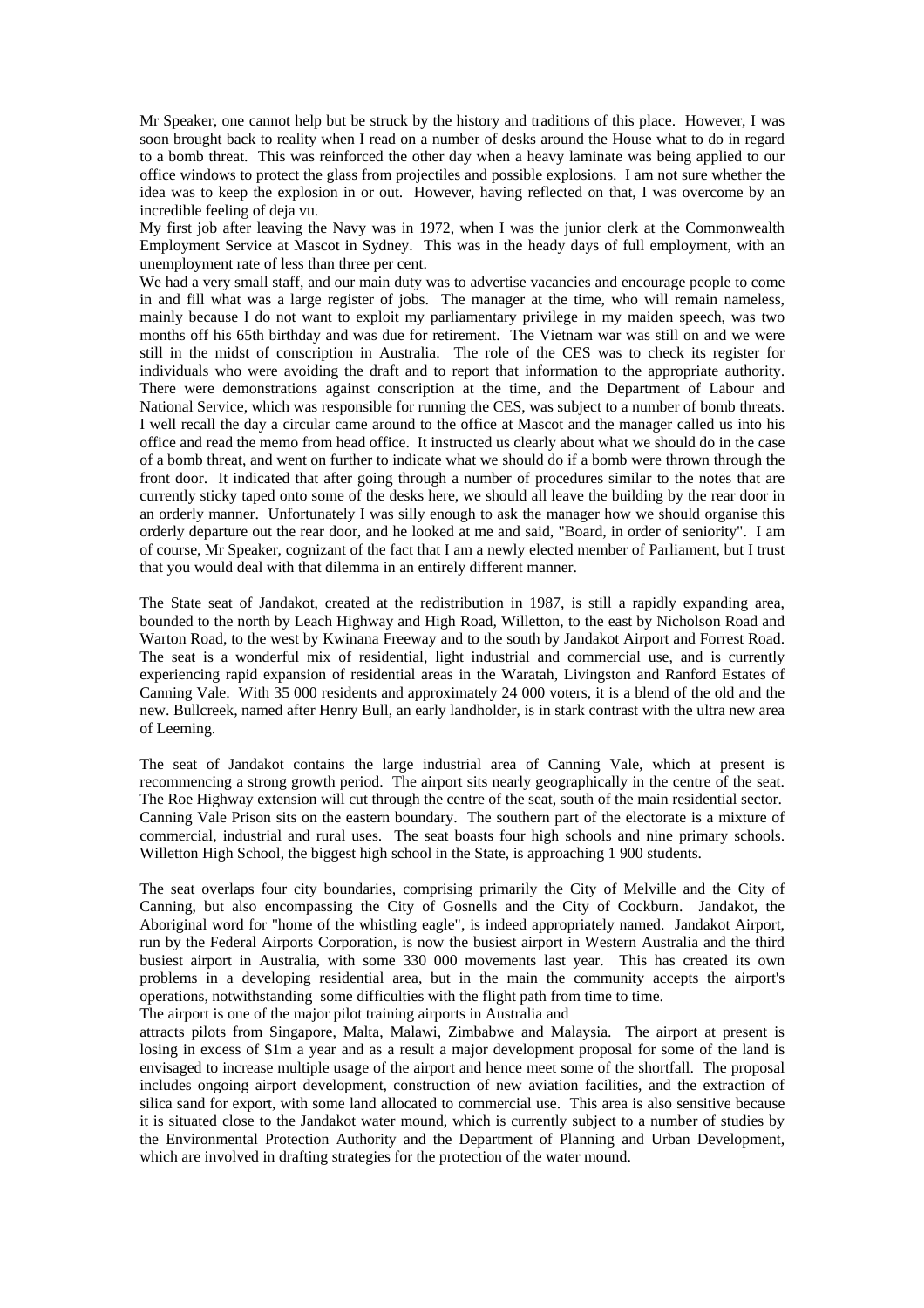The whole area is expanding rapidly. The new residential developments in Waratah, Livingston and Ranford are coming on quickly. In the main it is a young and vibrant area. Nearly 60 per cent of the 35 000 residents are under the age of 35. The area is typical of the rapidly expanding areas of the Perth metropolitan region. While most of the residents are English-speaking, 23 other nationalities are represented, and outside of the United Kingdom, the majority come from Malaysia. Only approximately 50 per cent of the population is considered to be in the work force as some 38 per cent of the electorate comprises students. Of those who are working - as is general throughout the community - about 25 per cent work in the public sector and the remainder in the private sector. Approximately 70 per cent of the electorate earn less than \$35 000 per year.

The Swan Brewery, FAL, Arnotts Biscuits Limited, the Len Buckeridge group, Canning Vale Weaving Mills, Pepsi 7-up, Coles distribution centre, Tip Top Bakeries, Kailis Brothers, Blackwoods, ACI Glass, Canning Vale markets, Diahatsu automobiles, Toyota uplift, and Rothmans of Pall Mall are just some of the larger businesses in the electorate. I am pleased that many of those businesses are currently expanding their enterprise. They are looking for growth in Western Australia and are prepared to invest in it.

The problems confronting the constituents in my electorate are common to most electorates: Unemployment, crime, and the difficulties that families face in raising children in a society that has increasing pressures. As a young family area, people are concerned about the future. They want to be assured that there will be opportunities in education, employment and home ownership for their children. Of particular concern is the fact that there is no permanent police presence in my electorate. An area of nearly 58 square kilometres sees nothing more than police in motor vehicles. Consideration of this issue must be a high priority for this new Government.

Completion of the Roe Highway extension to at least the Kwinana Freeway is an urgent need for my electorate. Large trucks seeking to avoid highways behind Midland and the Kwinana strip are affecting the amenity of a great number of residents.

Land planning strategies for rural and special rural zones in the southern part of the electorate need to be given urgent consideration and determination. It seems to me that Western Australia right now is poised at the crossroads. It has reached a watershed in respect of do we take an accelerated path towards pro development, with the community working with Government and industry, for the long term benefit of the State, or do we take another path where we do not encourage development, continue borrowing and lose our competitive edge, not only in Australia but also on the world market? I suggest that if the latter is the path we take, our children and their children will see a position develop which may be impossible to turn around. Considerations of international competitiveness will not go away. The current recession has, if anything, intensified the pressures. The steady flow of reduction in tariff protection has accentuated the need for change.

Industrial relations will be an important component of the competitive edge that this State must seek to regain if it is to be a successful bidder against other States and on the world stage. The days of the bourgeois class, or a group of strong industrialists ripping out the heart of a suppressed, manually laboured work force, are over, yet this is the premise upon which current industrial relations are based. Trust and common objectives have not, in the main, been part of the process.

The first Western Australian Trades and Labour Congress held in 1899 agreed to a motion for compulsory conciliation and arbitration for the peaceful, non-disruptive settlement of industrial disputes. This resolution was endorsed by the second congress in 1900. I suggest that the industrial relations process has drifted a long way from the original resolution. Just last Thursday we saw ample evidence of this at Parliament House. Industrial conflict, particularly strikes, is for some people a first and not a last response. Industrial conflicts in Western Australia are running at a fairly high level. Since 1986 this State's record, measured in working days lost per 1 000 employees, was the second worst in Australia.

On average 100 000 working days were lost per year in WA. Also, the industrial dispute statistics relate only to stoppages of more than 10 working days at an establishment where the dispute occurs. However, these disputes have effects on other establishments such as stand-downs due to a lack of materials, disruptions of transport services, and power cuts which are not included in the statistics. Therefore, we do not have a clear indication of the total effect of strike action.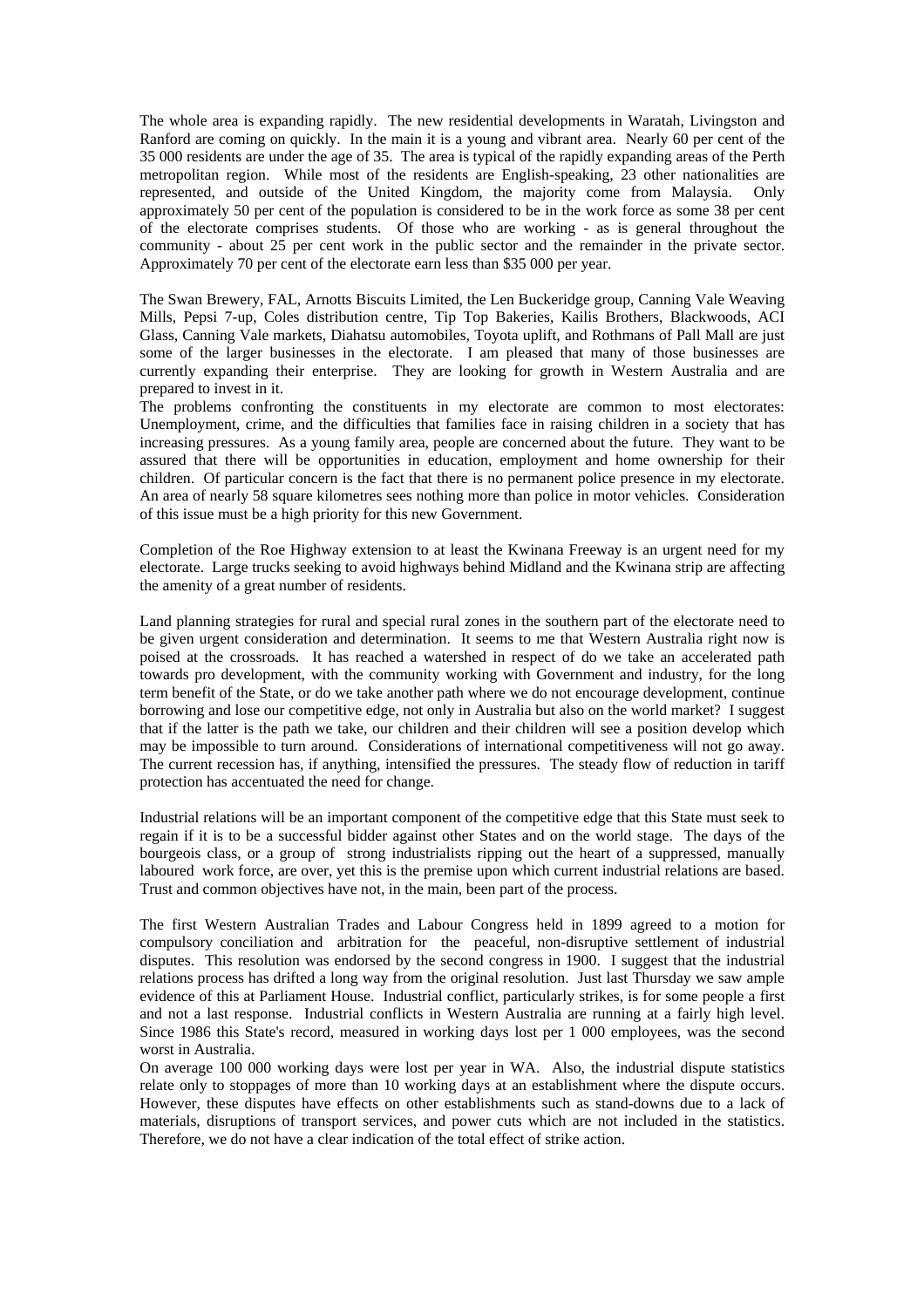The development of a work culture based on the expansion and advancement of the State, something in which we can all share, must be our highest priority. It always seems that we reach our greatest potential when we work together.

History has shown that people have achieved these objectives during times of crisis. Much can be achieved with a common approach and a common goal. One need only look at the postwar reconstruction in Germany and Japan to see what can be achieved in the short term through a consensus on objectives.

In early 1974 the Conservative Government of Edward Heath in Britain proposed a three day working week as an emergency measure. This resulted from fuel shortages arising from the coal strike. Industry was expected to be brought to its knees with a general 40 per cent reduction in its output. However, that did not happen. Not only did industry survive, but some organisations matched their five day week production in the three days. Efficiencies were achieved through a change in attitude. At that time workers and employers combined their energies, and this can be a lesson to us all.

The survival and welfare of this State clearly depends upon the efficiencies with which wealth is created by business enterprises. Wealth is not created by Government. As industry seeks a cost effective way to produce goods and services to make them competitive in the marketplace, and as the cost of labour increases the casualties in certain industries will of course be the work force.

As a Government we must set the agenda for the creation of new enterprises, new businesses and new frontiers. We must create the environment in which businesses can flourish and new opportunities can be created. We know that Western Australia has the potential to develop faster and stronger than any other State in Australia. However, this development will depend very much on how we use our resources, particularly human resources.

A debate which all in the community must face is whether employment should be recognised as a form of social welfare. Is it better to employ people primarily for the benefit of the individual, or should we continually seek cost effective means of production from which benefits will flow to the State? If business creates employment, we must introduce greater flexibility than is allowed under the current adversarial industrial relations system. The level of consultation between management and employees in reaching a consensus in decisions in the workplace is vital to industry.

Workers' confidence of continued employment is paramount. Workers must feel involved, and harmony must exist between employers and employees. Individual workplace agreements based on negotiation between workers and employers will create an ownership of the contract between the two. This will result in an understanding and commitment by both parties which will go far beyond that which can be achieved by pressure being applied by groups and associations to achieve objectives which often go far beyond the business concerned. The workplace must be the place of negotiation. The negotiation should be as direct as possible between the employer and employee. Workers must feel motivated to participate in the agreement based on the expectation of improved rewards while, at the same time, contributing to the growth of the business.

Of course, change is always a two-edged sword. Managers need greater responsibility to enable them to manage creatively and with skill. Trust by both parties must be a fundamental principle. We need consensus by all parties regarding common objectives, and businesses must be strongly competitive and profitable; without profitability businesses do not continue, employment ceases and the State does not advance.

Surely the role of the Government must not be to create employment, but to provide an environment in which the business sector, through expansion, will create jobs. In recent years we have seen that the expansion of any one business does not necessarily mean a greater number of jobs. As technology has improved and workplace efficiencies have taken place, we have seen businesses grow stronger with a reduced work force. We need new industry. We must create opportunities for people to get into business, as this is from where the new jobs will come. As a Government we must take a lead in encouraging business by reducing Government costs and charges. This must be done as the community expects leadership from Government. This is where the Government can set the agenda and give direction to industry.

Government must provide stimulus for growth and incentives for new enterprises; it must not provide barriers. I am sure we are all united in our wish to see prosperous industry in this State.